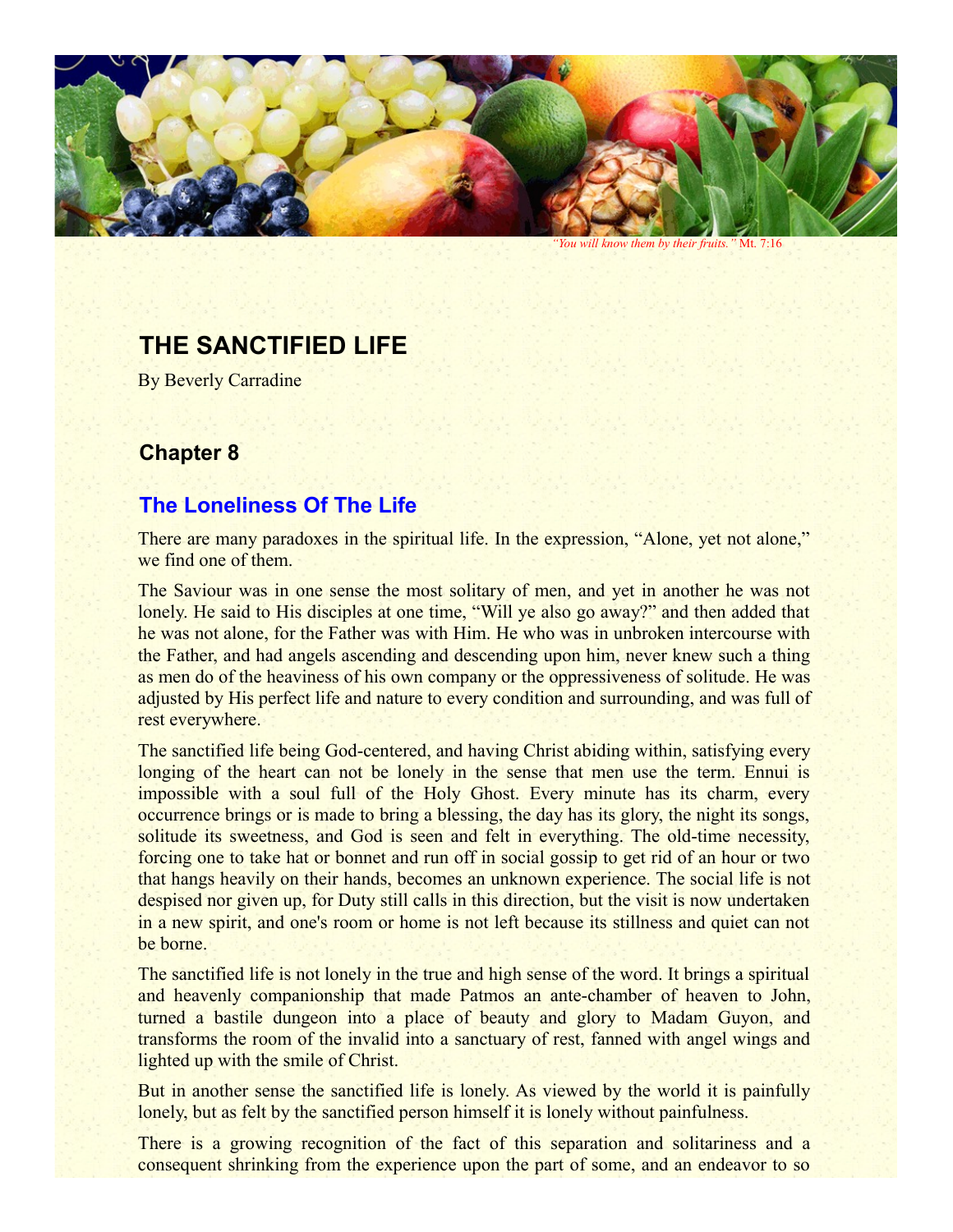shift, change and adjust the life as to deliver the individual from that same dreaded feature of loneliness. This, of course, is done mainly by those who have not received the grace of sanctification, and so can not understand it. But there are also those who have entered "into the holiest" and have not studied the truth itself and its relations and demands as they should. So they are found in their efforts trying to win, conciliate, and keep up old relations, to improve Bible nomenclature and to fill up chasms dug between men in the spiritual life by the Holy Ghost. The result of this has been disastrous to the experience they professed. They regained their old company and associations, but they lost the blessing. They wanted to bring it from its marble pillar of flagellation, from its solitary position of suspicion and rejection, from its star like shining far above the flaring candles of earth, but in doing this the blessed Form disappeared, the star vanished, and the glory went out.

We might as well come to the knowledge of the Truth, act accordingly, and be saved any more failures of a heart-breaking nature. If we want this swan of the skies to sing and float high in our hearts, we must not try to make it like the other fowls in the barnyard. We must take it as it is. It is a blessing beyond all price in value, it is a life the sweetest of all under the sun, but coupled with this is the feature of a peculiar loneliness. We had better not divide asunder that which God hath joined together.

Let it be understood once for all that the loneliness we speak of is not a Pharisee separatism which holds itself better, and will have nothing to do with other classes of religious people. Nor is it the exclusiveness of a hide-bound bigotry, nor a timid shrinking from all social life, nor the repetition of the ghastly mistake of the Dark Ages when the church judged that the highest piety could not be developed in the daily walks of life and hence removed to the shadows and silence of the monastery and convent.

No such unnatural, unhealthy and un-Christian loneliness is taught by the Bible and wanted by the world. The genuinely sanctified man is a social man in the best sense of the word. He is in touch and sympathy with all classes of people, and, like his Lord, is found in the market-places as well as the synagogue, and, like Him, always doing good.

The loneliness we speak of is to be found in other directions.

First, sanctification has to be sought in a solitary way, or isolation from the world for the time being.

The disciples separated themselves from every pursuit and from the noise and rush of roads and streets and came together in the quiet of the Upper Room. Even then it was ten days before the holy fire descended. What if they had not thus specially removed themselves and given the undivided attention and desire of mind and heart to God. Then it is certain we would never have heard of Pentecost, at least through them.

Jacob in the obtainment of the Peniel Blessing went out by himself on the brookside. Afar off he could see the twinkling campfires, where wives, children and servants rested unconscious of the suffering and sorrowing man who wept and struggled atone all through the long hours of that starlit Syrian night.

It is not only well to be isolated at such a time, but necessary to obtain the revelation of the deep things of God. His voice is "a still small voice," and is not heard in its clearness amidst the world's loud talking, laughter and rush after money and pleasure. Certain instincts of the soul lead us away from the street into the sanctuary, or closet of prayer. And even when in a company of believers, like the case of the disciples, there must be a sinking away from each other and from every surrounding, a separation unto Christ alone, in the fulfillment of the prophet's words, when he says, "Each one mourned to himself apart."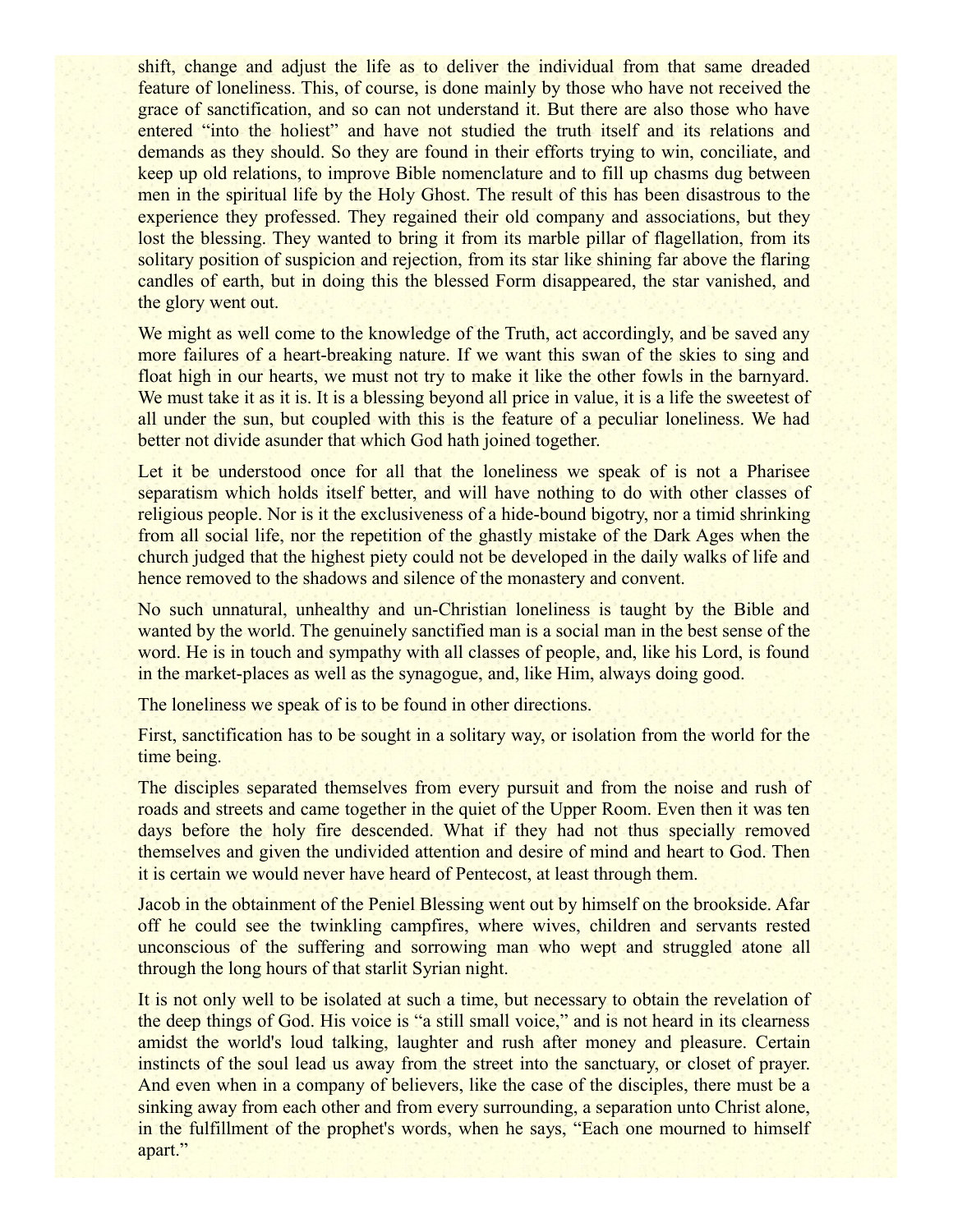We are confident that the difficulty with many in obtaining the blessing of sanctification is right here. They are not willing to be alone long enough for God to search them, and show them "the ground of their heart," the dark principle within, which when Isaiah saw in the stillness of the temple while waiting on the Lord, made him cry out, "I am undone." It pays to wait in solitariness before God. And garrets, cellars barns, and the silent grove looking down upon kneeling and prostrate figures have witnessed revelations of divine glory that myriads of our cathedral churches know nothing of.

Again, the very announcement of the fact that you are seeking sanctification will produce a remarkable falling away of friends and acquaintances. The loneliness is now not only that of your seeking God in privacy, but a solitarism made by people holding themselves aloof from you in mingled doubt, pity and wonder as to the final outcome of your present proceedings.

But for Gospel explanation this social withdrawal would be as mysterious as crushing. He that seeks sanctification asks only for Christ. He sees that "Jesus only" is necessary for happiness, and seeks alone for Him. He has found that business, pleasure, marriage, money, children, position, honor, travel, having all been tried, fail to satisfy the soul. The aching void is left in the heart. He now wants Jesus only.

This simplification of life, this one desire left out of thousands, lifts the man away from the everyday thought and practice of men. It constitutes a philosophy that is at present beyond them.

Being past their comprehension they fall into the mistake that the anxious faced seeker before them is in an abnormal, unhealthy state of mind, in a word, deluded, and can only bring ridicule and failure on himself, and drag them with him into the maelstrom of public remark and judgment, if they are seen to be identified, associated with or in anyway connected with him. Hence in a figurative way the hands are washed, the skirts are shaken, and the feet walk off with those worldly, sensible heads.

And from a safe and respectable distance, rows of cool-looking eyes are turned critically, deprecatingly and pityingly upon the religious phenomenon before them at the altar, who wants Jesus and Jesus only. They hear him say he is willing to give up things that they know to be perfectly proper and legitimate; that he surrenders so excellent a thing as reputation, which required them twenty to forty years to build up; that he is willing to be misunderstood, abused, slandered and rejected by friends, family and church itself, if necessary; in a word, they hear uttered many things which, in their earthly wisdom and cool, level-headed judgment and good horse sense they pronounce extravagant, if not fanatical, and so with many misgivings and shakings of the head they leave the man to himself.

Still again, the reception of the blessing of sanctification will cause a final falling away from you not only of acquaintances, friends, church laborers and fellow Christians, but one's kindred and oftentimes family itself.

The man, even with his new-found purity and joy, is at first aghast over this social landslide and the sudden sense of distance and separation from those whom he never loved so tenderly and so well before.

He tries to explain the new life to his friends, and they look at him as if he was talking Sanskrit.

He pours out his experience to his family; they listen with outward respect in some instances, with ill concealed amusement in others, with evident sorrow and mortification in still others, and with unbelief in all.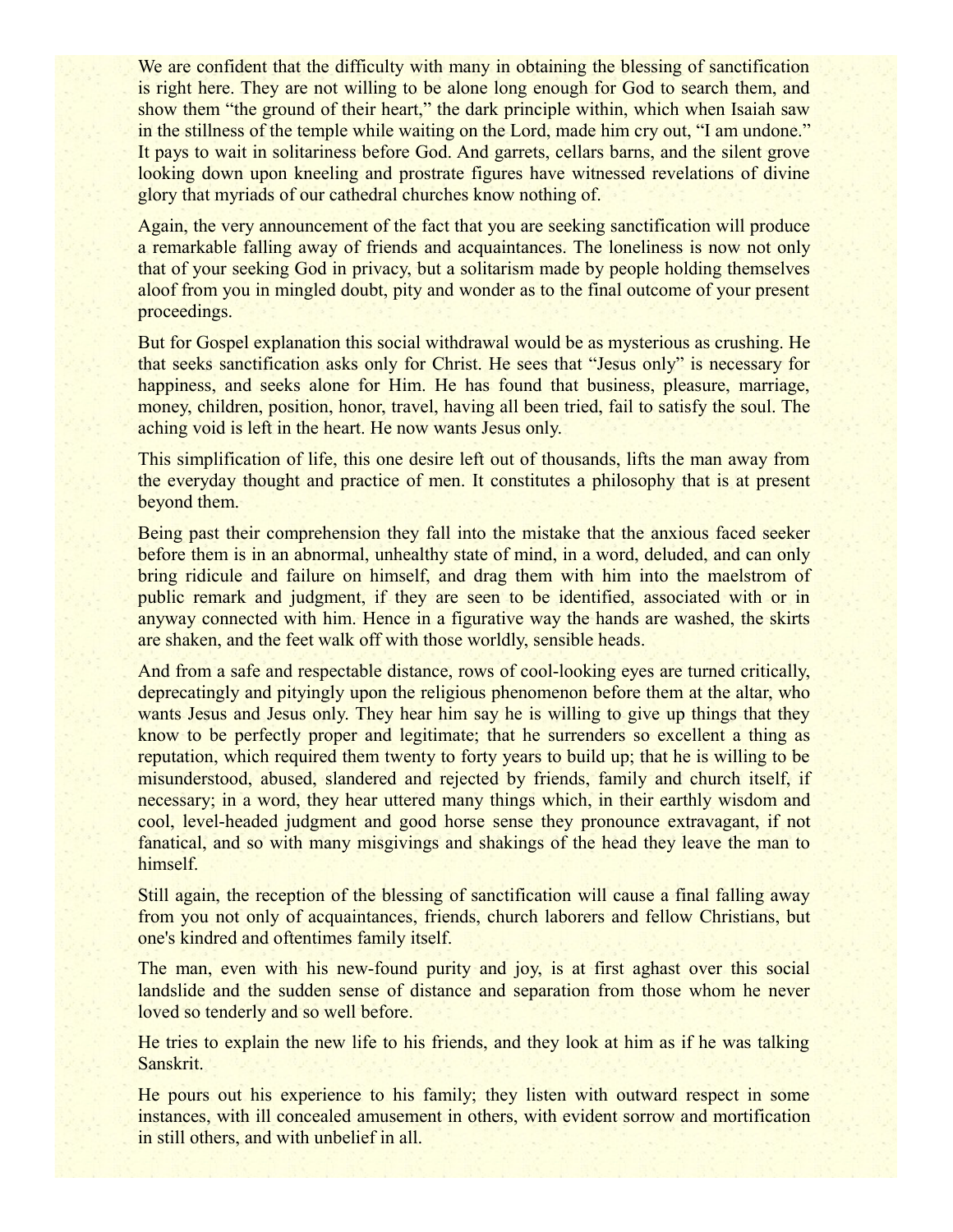He next goes to old church workers or to the ministry, and with flaming tongue gives his experience and tries to get them to see it. But through all the conversation he is held at arm's length, the faces turned upon him are cold, skeptical, unsympathetic, and there is an evident reluctance to being seen with him on the street, and an equally manifest desire to get away.

After this the man rushes into the religious press if he is allowed, and pours forth the fact of the new found blessing in glowing sentences. Surely all will see it now. But the following issue of the paper contains three articles in reply, one exceedingly bitter, a second ridiculing, and the third in a patronizing and pitying manner, telling the sanctified brother that he, the writer, had received an hundred blessings like the one he had written about, and there was still a thousand left; to keep on and get all he could; that there was no end to God's blessings, and so they could not and should not be numbered.

Religious correspondence on the same line also proved failure. Some letters were answered in a curt spirit, some with an offended, and others with a bored tone. Some remained long unanswered and still others were never granted a reply.

It was exceedingly hard to give up the friends of a religious lifetime, even after all these disappointments and rebuffs; and so effort after effort was still put forth to get in touch with certain church members and ministers with whom in former days he had enjoyed sweet fellowship and prayed, preached, shouted, labored, and won victories for Christ together. But it was all in vain. A chasm had been dug by the Holy Ghost in a distinct work of grace. The love and inclination to be "in touch" was on the sanctified side, the shrinking and distrust was on the other side, and the moral impossibility of coming together was on both sides.

Two letters received in two months of one another from the same individual, but one written before, and the other after the party addressed had received the blessing of sanctification, would fully serve to show the chasm or distance we speak of. Indeed, there is no need to reproduce the letters entire, but simply the opening and concluding lines:

[Before.] MY WELL BELOVED BROTHER: I was delighted to receive your letter of the, etc., etc.

Cordially and affectionately yours,

[After.] Rev.  $DEAR SIR AND BROTHER: Yours of the 15<sup>th</sup> inst to hand, etc.,$ etc.

Yours Truly,

This last sent a pang through the heart on its reception, and caused additional wonder to the sanctified man as he realized that he never had entertained a warmer love for all men than now in this time of frosty notes, freezing bows and distant polar region manners.

But wonder or not, the fact remains that the man who obtains the grace of sanctification finds himself held off at arm's length by the church. He is viewed with suspicion, distrust, and even fear.

He is regarded as making claims to superior blessings and graces, and thus lauding himself over his brethren. He is supposed to ignore the Bible teaching of growth in grace, and all the melting, refining processes that come with time in the Christian life. He is felt to be presumptuous and arrogant in claiming to have reached at a single bound of faith what his brethren have been toiling after unavailingly along the Growth Route for twenty, thirty and forty years. In a word, in making the claims he does he "reflects on the brethren," or as it is written in the Gospel, "Master, in saying this you speak against us." This, of course, means a permanent landslide of church friends and church people. They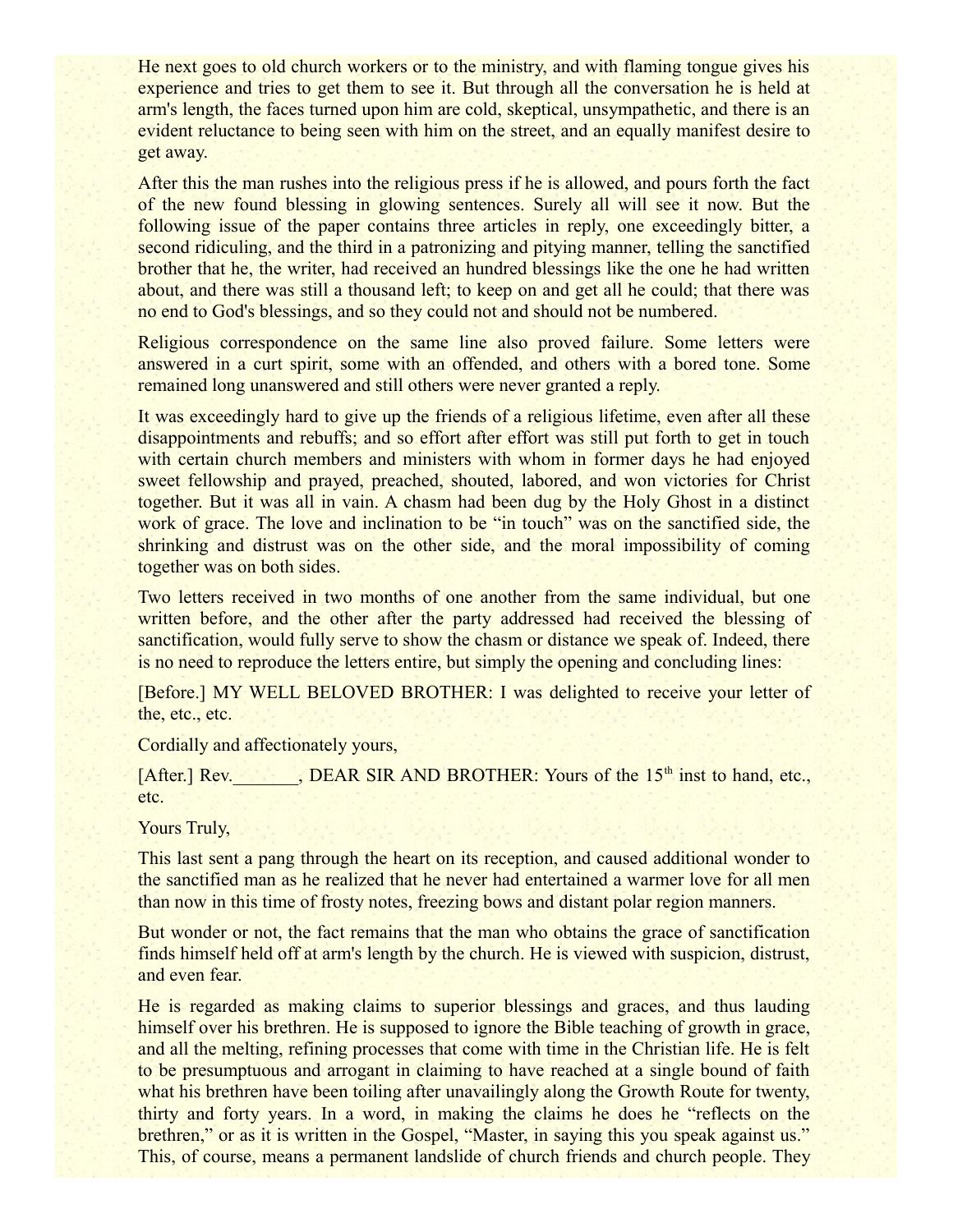will, without doubt, "separate you from their company," and in so doing will feel they have discharged their duty and done God and the church a service. We must remember that they really and honestly regard people claiming sanctification as being deluded and fanatical.

In one of our large Western cities a young married lady obtained the blessing of sanctification in a meeting held by the writer. She had been a great church worker before, and with a number of prominent church women was a member of a tea drinking circle, which bore quite a high sounding name. This circle had weekly meetings, and was migratory in character, so that it was the custom for an executive committee to issue notices to the members of the day, hour, and private dwelling for the next Bon Ton Tea-Drinking Caucus. But on the news flashing around that she had swept into the experience of sanctification, the lady's name of whom we speak was promptly dropped. No notice came to her. She spoke to us about it with eyes moist and a pained tone: "My old friends have all met together this afternoon without me"; then with a flash of joy in her face she added: "But oh, I am so happy, my heart is singing all the time!"

I saw at a glance that she was drinking something better than tea, and was in a higher and more select circle than the Bon Ton Tea-Drinking Sisterhood.

There are far graver separations than this, but the instance serves to illustrate the point in hand and reveal the spirit at work of which we speak.

Finally the loneliness of the sanctified life comes as a result of the work of grace itself.

God Himself by a second work in the soul lifts the individual into another and higher plane of Christian experience and living. There is a deeper knowledge of the heart, and a more intimate union with Christ. There are profounder joys, deeper peace, clearer light, abiding purity and unbroken communion with God. Such a work that gives new views of God, brings the soul out on the victory side of salvation, flings aside the weeping willow and waves a palm branch, quits complaining and whining, and instead rejoices evermore, prays without ceasing and in everything gives thanks; such a divine work that produces as a result so great a change, is bound to lift the man away from the ordinary rank and file of Christians and land him in lonely spiritual altitudes. For the one party to be astonished at this, and the other to fret about it, argues the lack of thought and failure to see certain well known principles at work on earth, as well as a strange forgetfulness of Bible statements.

The loneliness is nothing but character distance. It is a life removed by divine power. A chasm has been dug by the Holy Ghost. Men look across at each other, see each other, but can not touch as of yore, when all were on the same bank or shore of a common experience.

To attempt to bridge or fill up this moral space or gap between yourself and others when it was made by the Spirit of God, is to imperil and lose the grace you enjoy. It is not intended of Heaven that the space should be bridged. The Holy Ghost alone can bring your friends to you. You can not afford to go back where you once were.

Right here is a peril, and here many have lost the great blessing. They felt the loneliness and imagined they could go back and down into the neighborhood of a past grace, that they could discard their Canaan language, hide the new truths they had learned, say nothing of the precious secret, and so ingratiate themselves with their chafed and sorespirited brethren as to win them. So the logs were hewn, the timbers laid, the passage way constructed and they went back in a sense, and became as one of them. But the distressing result was that while they came over to Moab by their bridge, they could not return to Canaan by it. It seemed to work only one way.

Shortly after the writer received the blessing of sanctification, he saw his ministerial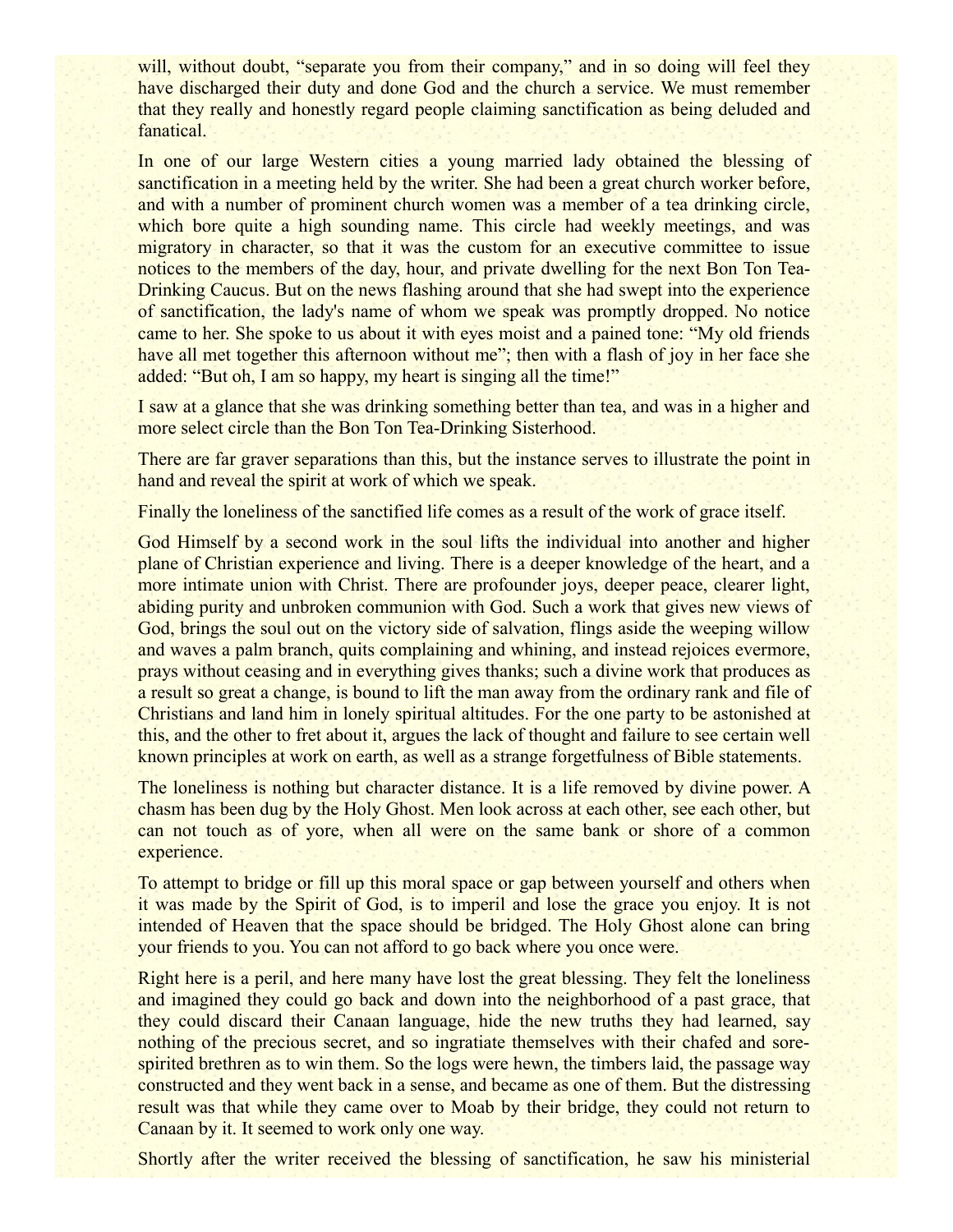brethren looking shy and standing off from him. They actually appeared uncomfortable in his presence. So he with the intention, not of giving up his blessing, but in the hope of showing them that he possessed the same love and friendship for them, was the same man, and they had nothing to fear, thought he would construct a little footbridge and go down to them as of yore. In a word, he had been accustomed to indulge with them in anecdotal conversation of amusing character, in preachers' meeting jocularity, etc. Once it seemed all right. Now he attempted it again as a sanctified man, hoping to win "the brethren." But he got such a look from Christ, and the footbridge shook so dreadfully, that he ran back in a hurry. In other words, he saw that he could not safely bridge the chasm; that to discard the Canaan spirit and language would result in leaving Canaan itself; that he would imperil the blessing he enjoyed by anything like compromise; and that he must accept the loneliness that had come now as a feature of the blessing, as a result of the work of God in his soul.

We have known numbers to remain weak in the sanctified life because of their ignoring the fact we have been enlarging upon; and we have known numbers more who have lost the blessing altogether. They could not understand the loneliness of the life as being the very handiwork of Heaven, and in attempting to get in touch with people spiritually below them, get out of touch with God above them.

We once had a Senator from Mississippi after the Civil War who was far ahead in his political and social economic views of the commonwealth he represented. Many of his constituency thought from his speeches in Congress that he was untrue to his State and her best interests. There were threats of recalling him. But he kept calmly on. He knew he was right. He was farther up the mountain than his fellow citizens, and his view of the future was clearer and more far reaching. He could not afford to come down. And he did not come down, but held on his way. He knew that in a few years his party adherents climbing up would see as he saw, and then endorse him. He would wait until then. And it all proved as he thought. In ten years the people reached the standpoint he had been on so long before, and saw as he saw, and recognized that they had wronged him. The beautiful thing about it was that he did not come down because they could not, or did not see as he did. He stayed up on the mountain side and waited for them to ascend. They ascended.

We are to do likewise, as sanctified people. We know the doctrine of the second work to be true.

We have the experience. It lifts us up into lonely heights. The religious social world is farther down.

We call to them in gladness, and tell them what we have found and see. We speak of the widespread landscape, the nearness of heaven, and the cloudlessness of the place we hold. They may misunderstand us; moral distance accounting for that. They may misjudge us and say we are unsocial, unfriendly and altogether faulty. But we know in whom we have believed, and what we have received. We can not afford to go down because of adverse criticism and unjust judgment. Let them come up where we stand and see for themselves. Many will do this if we are true to God and remain on the heights.

Remember that this very loneliness of life will bring a blessing to men. It is not the man who spends his time in the crowd and merely reflects the opinion, spirit and attainments of men who most benefits the world, but the man who listens to and speaks of things that have their birth beyond and far above the street. John on the lonely Patmos saw more of heaven than the Sanhedrin in Jerusalem.

Such laymen bring the odor of the flowers of Paradise with them into their offices and stores.